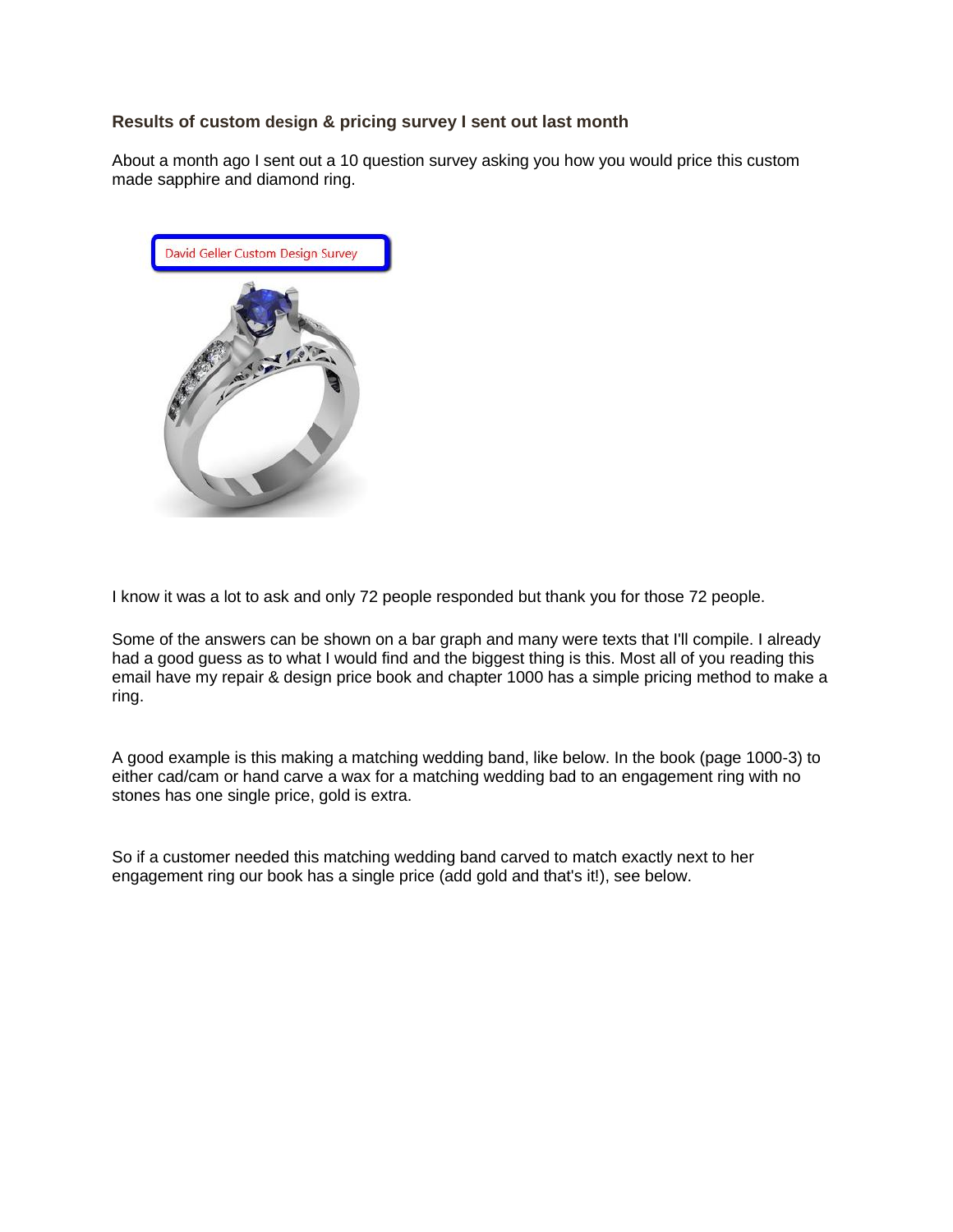

\$450.00. This is everything but metal. So for you cad/cam people it would be to Cad on computer/grow or cut the wax, cast or send to a casting house, file up, polish and hand it to the customer. Charging for gold is extra and nothing to do with labor.

For those carving a wax by hand from a block of wax making the same ring includes: carve the wax, invest and cast (or send to casting house), file up and polish.

Our book is simple to use, look it up and its \$450 in labor, add in the gold.

| <b>Labor Only</b>                             |          |
|-----------------------------------------------|----------|
| <b>Custom Design-Carve, Cast &amp; Finish</b> | In Gold  |
| Shadow Wedding Band (1) - Plain               | \$450.00 |
| No stones. Contured to fit customers          | 10038    |
| engagement ring                               |          |
|                                               |          |

A few people said they used my book but most people had a list of charges like I typed. Instead of a simple single price many are figuring up many costs to come to a price.

- Design
- Cad/cam (or carve)
- Mill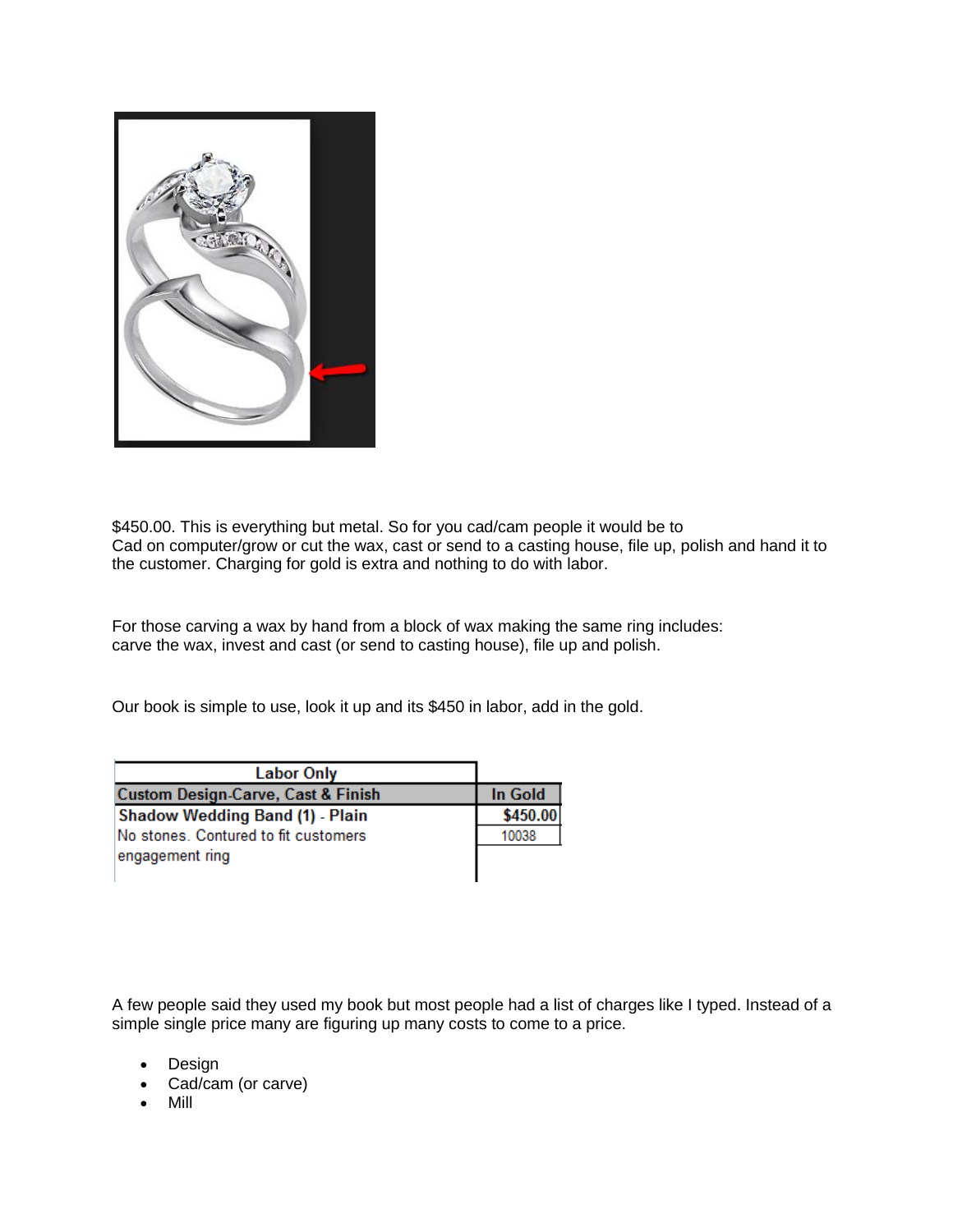- print
- Grow
- Cast
- or casting house
- $\bullet$  file up
- polish

Hey, if you do long division, add subtract, multiply, divide and it makes you money who am I to argue, right?

But our book has one price for the total manufacture, without setting or gold, that's extra.

So I'm going to tell you how much my price book would charge for the blue sapphire and diamond ring that's at the very top of the page without the diamonds, setting ot the sapphire. Then I'll share some of the prices jewelers submitted for the very same ring. Again the question was:

## **How much to make this ring shown below and please do not include**

- **diamonds**
- **setting the diamonds**
- **or center sapphire**

Only wanted to know how much to complete make the ring and charge for the gold. Let's just assume the customer would take it to China and buy the diamonds, sapphire and have them set the stones. Got it?

The survey said also that it would weigh 4 pennyweights and on this day gold was \$1137 an ounce and buying gold from Stuller it would cost your store \$37 per pennyweight. So gold cost would be \$148.00 for the 4 dwts.

Our price book has a 4 time markup on labor and a **3 time markup on material (gold & stones)**.

37% of jewelers told me they do a 3 time markup on the gold and 26% use a 2.5 time markup.

Here's the markup the respondents gave me: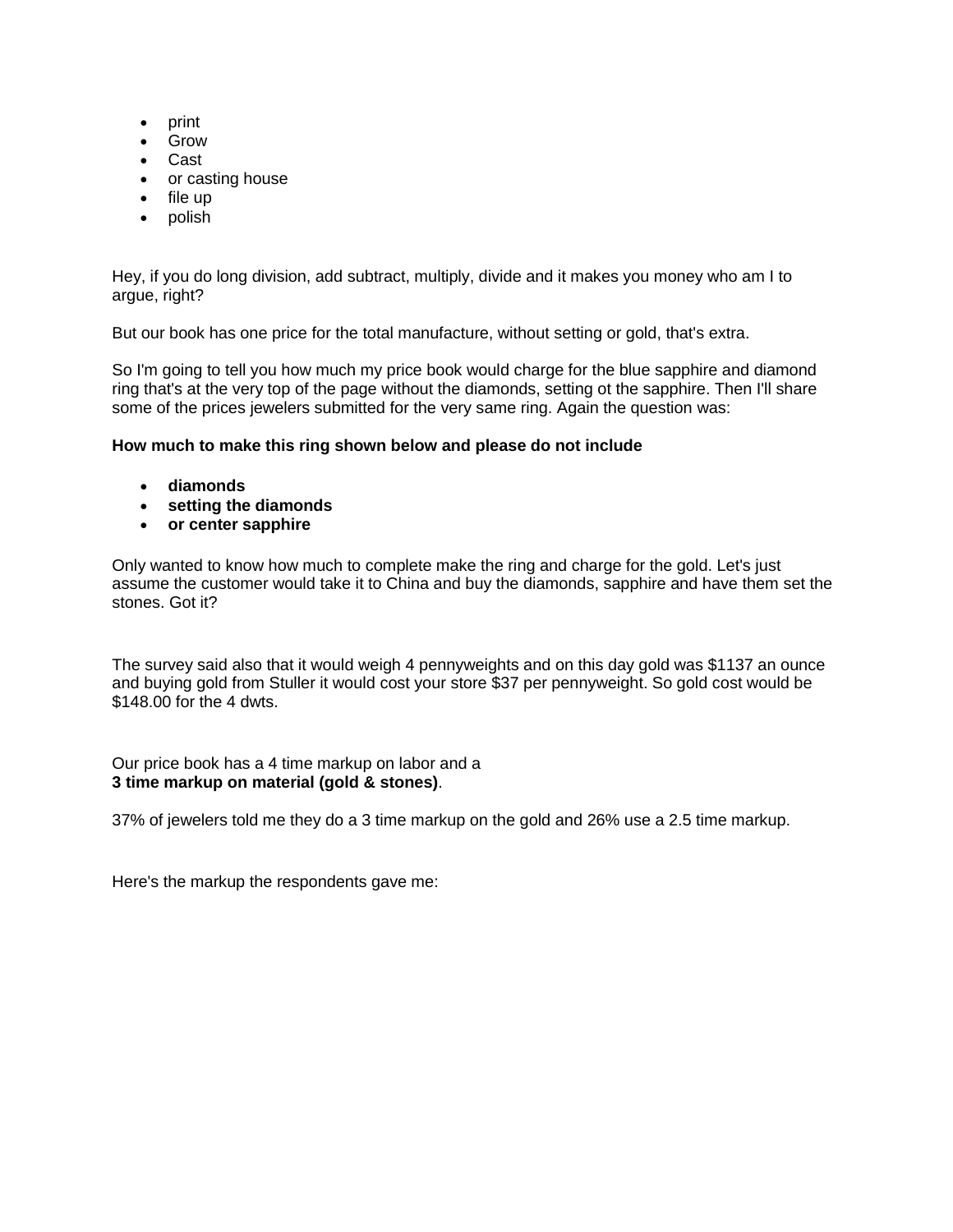| price) $\hat{\Theta}$ Choose one for labor and one for gold. |       | <b>*</b> There are 2 components for this ring semi-mount.Labor + material (the gold)What is the markup you're looking for (cost times markup equals retail |                                 |       |
|--------------------------------------------------------------|-------|------------------------------------------------------------------------------------------------------------------------------------------------------------|---------------------------------|-------|
| Answer                                                       | $0\%$ | 100%                                                                                                                                                       | Number of Response<br>Responses | Ratio |
| LABOR: Keystone                                              |       |                                                                                                                                                            | 18                              | 26.0% |
| LABOR: 2.5 time mark up                                      |       |                                                                                                                                                            | 11                              | 15.9% |
| LABOR: 3 time mark up                                        |       |                                                                                                                                                            | 26                              | 37.6% |
| LABOR: 4 ime mark up                                         |       |                                                                                                                                                            |                                 | 5.7%  |
| LABOR: Greater than 4 time mark up                           |       |                                                                                                                                                            |                                 | 1.4%  |
| MATERIAL (GOLD) : Keystone mark up                           |       |                                                                                                                                                            |                                 | 11.5% |
| MATERIAL (GOLD) : 2.5 time mark up                           |       |                                                                                                                                                            |                                 | 26.0% |
| MATERIAL (GOLD) : 3 time mark up                             |       |                                                                                                                                                            |                                 |       |
| MATERIAL (GOLD) : 4 time markup                              |       |                                                                                                                                                            |                                 | 4.3%  |
| MATERIAL (GOLD) : Greater than 4 time markup                 |       |                                                                                                                                                            |                                 | 4.3%  |
| Other (View all)                                             |       |                                                                                                                                                            |                                 | 14.4% |
|                                                              |       | <b>Totals</b>                                                                                                                                              | 69                              | 100%  |

So here's how **we'd charge to make the mounting** and charge for the gold.

Labor to make the ring, one price Price book, page 1000-3; Ring detail 1, sku # 10044 **\$695.00**

Furnish 4 pennyweights of gold Price Book, page 1000-7, 4 pennyweights @ \$107 per pennyweights, sku \$ 100012 **\$428.00** (the gold at Stuller cost you \$148 x 3 time markup would be \$441, so only \$13 less)

### **Total retail price: \$1551.00**

Amazing how close this was to what people sent but there was a range. Here's the price shown in the book for the labor and the gold, per pennyweight

| <b>Ring - Detail 1</b>                             | \$695.00 |
|----------------------------------------------------|----------|
| Intricate ring, lots of stones to fit, channels to | 10046    |
| carve setting areas                                |          |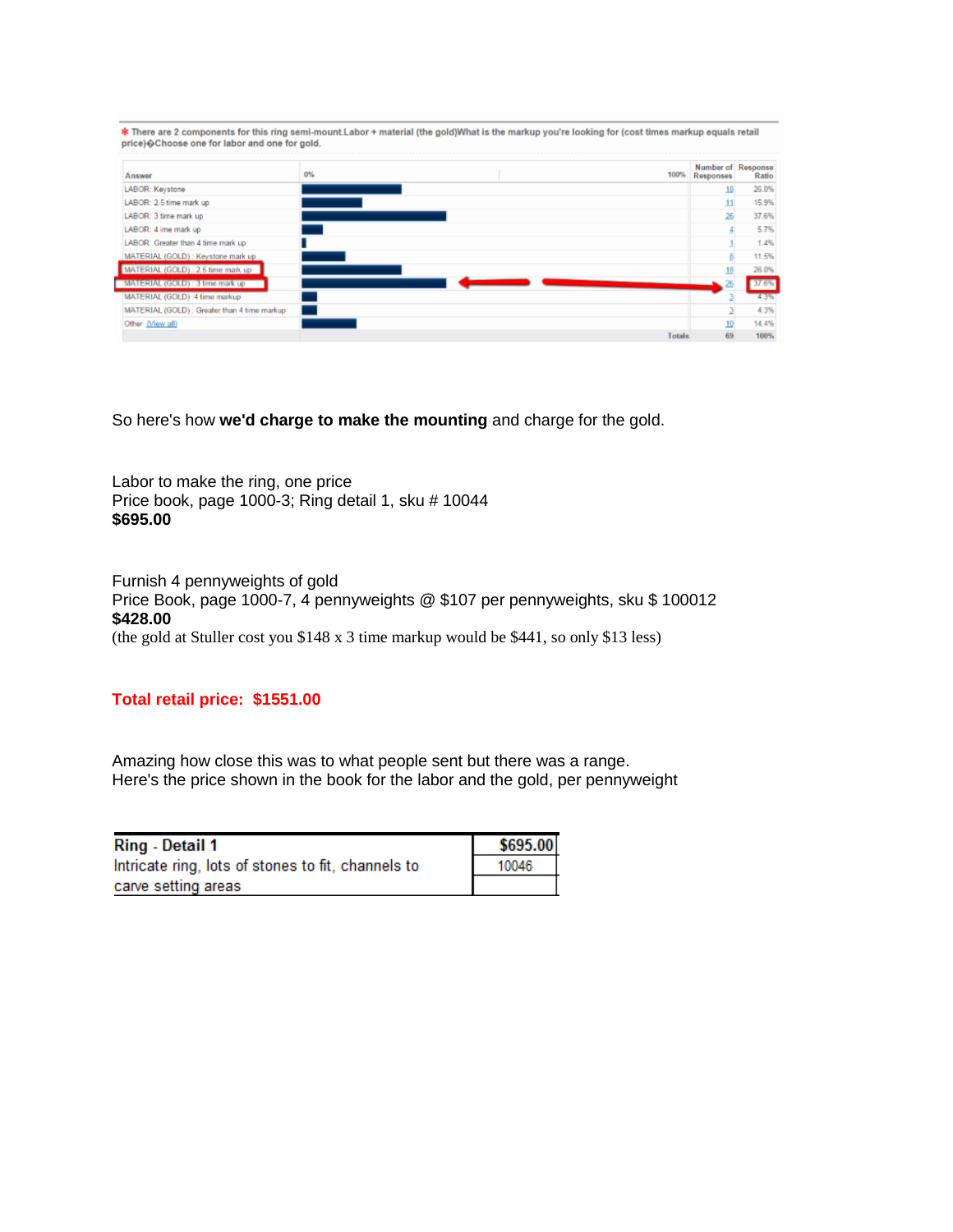| <b>Gold Market</b>        |          | 14kt Casti |
|---------------------------|----------|------------|
| To:<br>From:              | Dwt      | sku        |
| $$500 - $549$             | \$49.00  | 100000     |
| $$550 - $599$             | \$53.00  | 100001     |
| $$600 - $649$             | \$58.00  | 100002     |
|                           | \$63.00  | 100003     |
| Gold was \$1137 an nounce | \$68.00  | 100004     |
| $$750 - $799$             | \$73.00  | 100005     |
| $$800 - $849$             | \$78.00  | 100006     |
| $$850 - $899$             | \$83.00  | 100007     |
| $$900 - $949$             | \$88.00  | 100008     |
| $$950 - $999$             | \$92.00  | 100009     |
| $$1,000 - $1,049$         | \$97.00  | 100010     |
| $$1,050 - $1,099$         | \$102.00 | 100011     |
| $$1,100 - $1,149$         | \$107.00 | 100012     |

So here are some of the answers I received on what YOU would charge to make the ring. You should know if your costs are higher or lower and you know your costs and apply a markup then your answer is not wrong because it doesn't match mine. The big reason for me asking is to see if many people are getting more than my suggested pricing and maybe I should raise my book prices. It would help other jewelers.

Below are just some answers I pulled randomly. You'll notice that each price is divide by a double dotted line "====". So if you get tired of looking just go below where I have the words "Continue Here".

====================Price Jewelers Charged For This Ring===============

\$200.00 FOR cad \$295.00 FOR CASTING & FINISHING \$401.00 FOR GOLD

TOTAL \$896.00

====================================

\$1150.00 Canadian I charge 150.00 /g for a finished 14k casting before setting and 200.00 for the drawing and the wax. =============================

Cam fee \$99.00 Finish labor fee \$30.00 (polishing, casting, rhodium plating)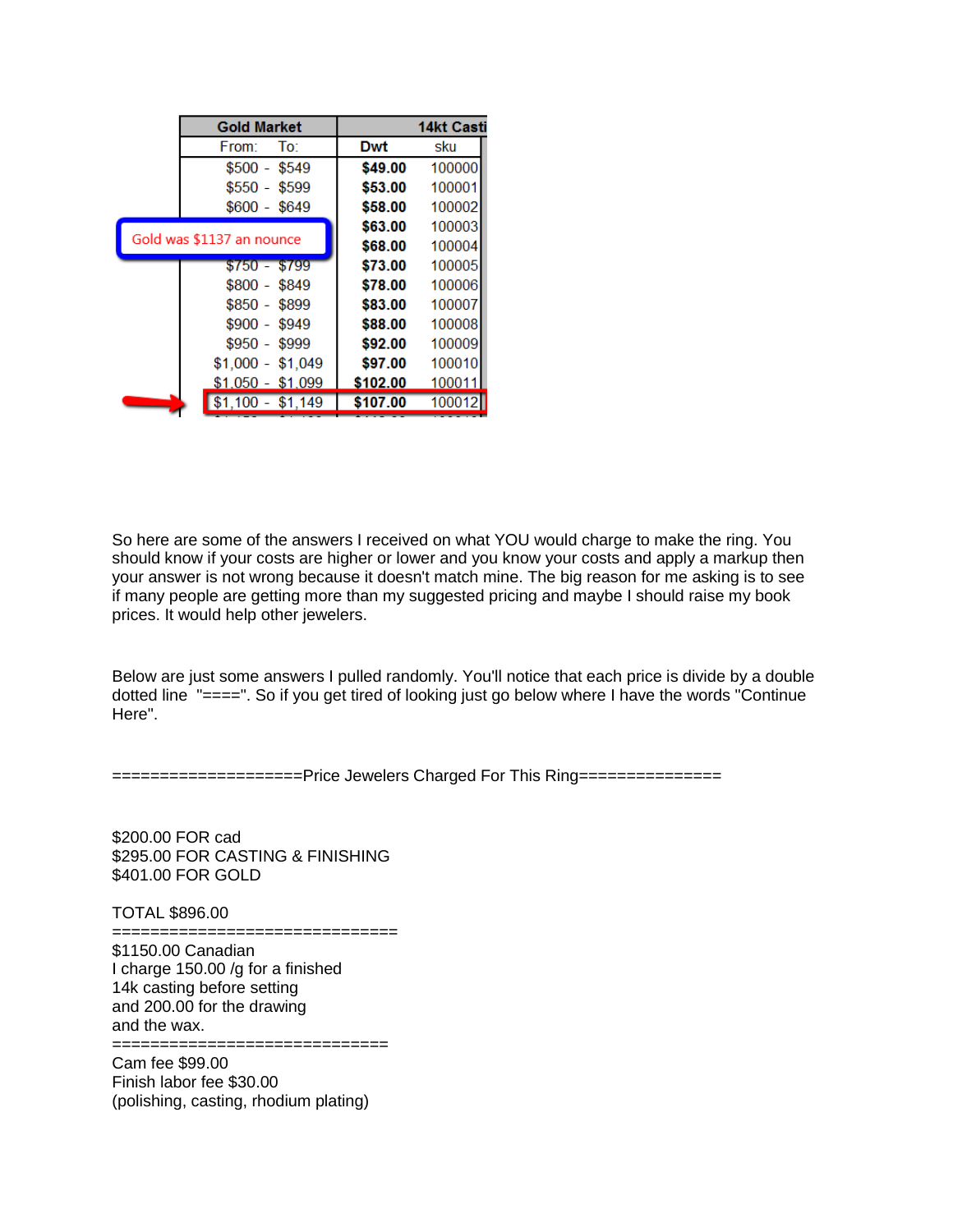=============================

=============================

=============================

I would say the price for a 4dwt ring would be 610.00 and the labor for wax and cast and clean-up would be 200. So total for just metal and casting would be 810.00.

Total price includes the design/ gold/labor is \$1075+tax

design and wax \$300 Gold \$400 cast and polish \$100 Rhod \$30 TOTAL \$830 =============================== \$1125.00 \$125/gram finished + \$350 wax/design. =============================== Ok, Stuller charges \$99 for the wax. Others charge \$50. The CAD outsourcing is \$200. The casting and finishing work is generally about \$200. So my labor cost is \$450 outsourcing and \$350 in house (hand-crafted). I charge TOTAL \$500 for the above work. ============================= Total not including  $tax = $696.00$  $Labor = $400.00$  $Gold = $296.00$ ============================= \$200 Design fee drawing cad \$917.00 metal x3.07 \$900.00 labor \$80.00 Rhodium TOTAL \$2097.00 =========================== design (not complicated), cad, mill and cast is min 450.00 metal 3 time markup 440.00 finish approx 200.00 TOTAL 1090.00 ========================== Total \$1145 Labor \$660 Gold \$485 ======================== \$1500 ======================== This ring would be through counter sketch about \$745 and \$650 by hand wax and cast locally ======================== \$1130.00 =======================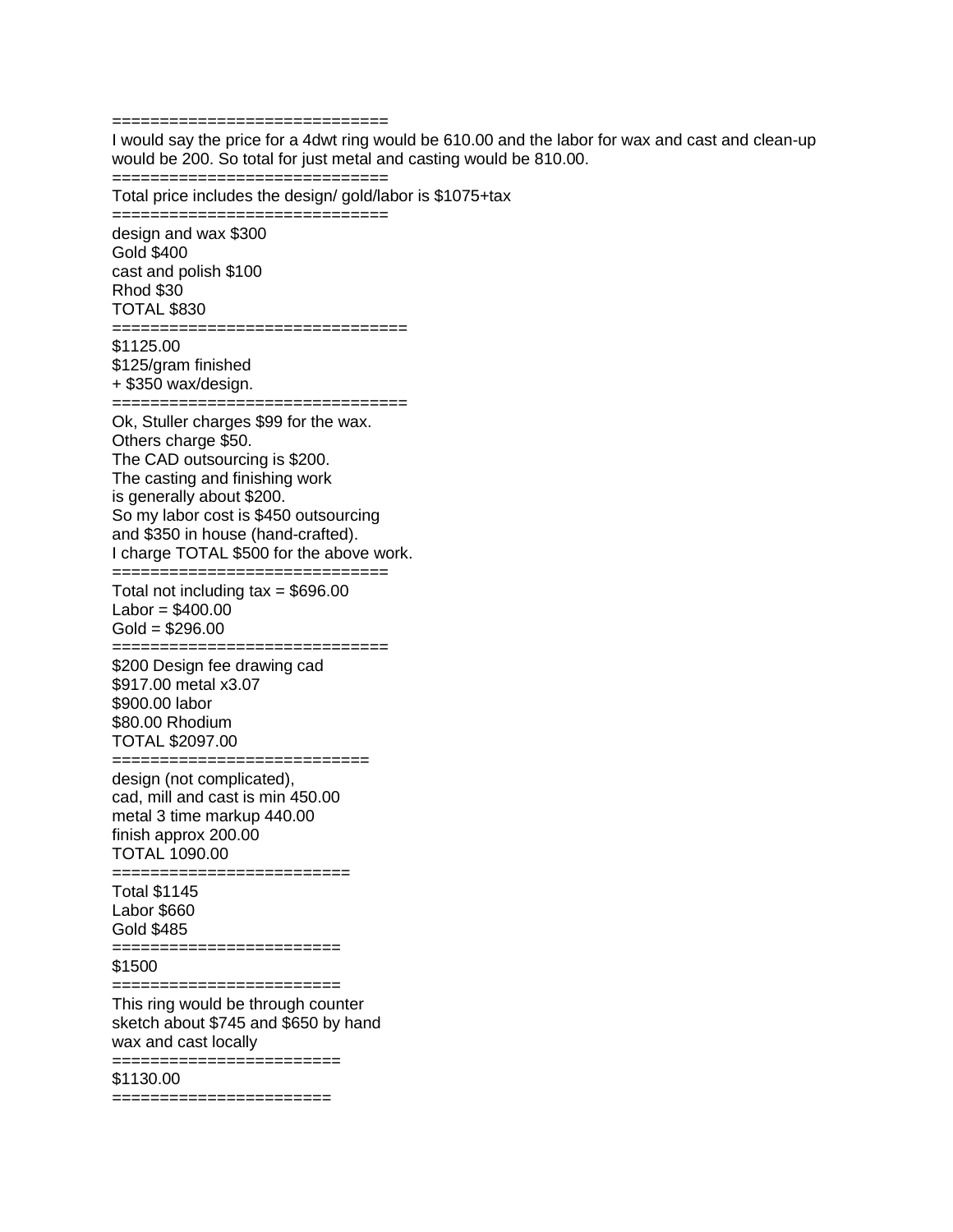The gold is \$912.00 the labor is \$415.00 TOTAL \$1327

=====================

\$1895

==================== Cost to make this ring would be \$975. So we would charge TOTAL to customer \$2149

===================== Gold \$ 444.00 Labor (1.5 hrs.@ 60/hr.)=\$90.00 CAD fee \$ 250.00

TOTAL \$784

==================== \$1,400

================== \$695 - labor \$500 - gold

TOTAL \$1195 ===================

\$700 gold price include labor ====================

========================Continue Here============================

Our book price was \$1551 for manufacture and metal. I don't differentiate between carving a wax from a block or cad/cam. When this book was done it was designed around those using cad/cam.

As you can see the charges vary but my \$1551 was about mid point in the range. I also think the way to price it in the Geller book is much simpler and it encompasses all charges you might incur. But I'm biased.

----------------------------------------------------------------------------------------------------------------

Over 6000 stores across the USA, Canada, Australia, Great Britain and other countries use it. So I asked

### **Do you use my book to price custom or do you have your own method?**

It was surprising: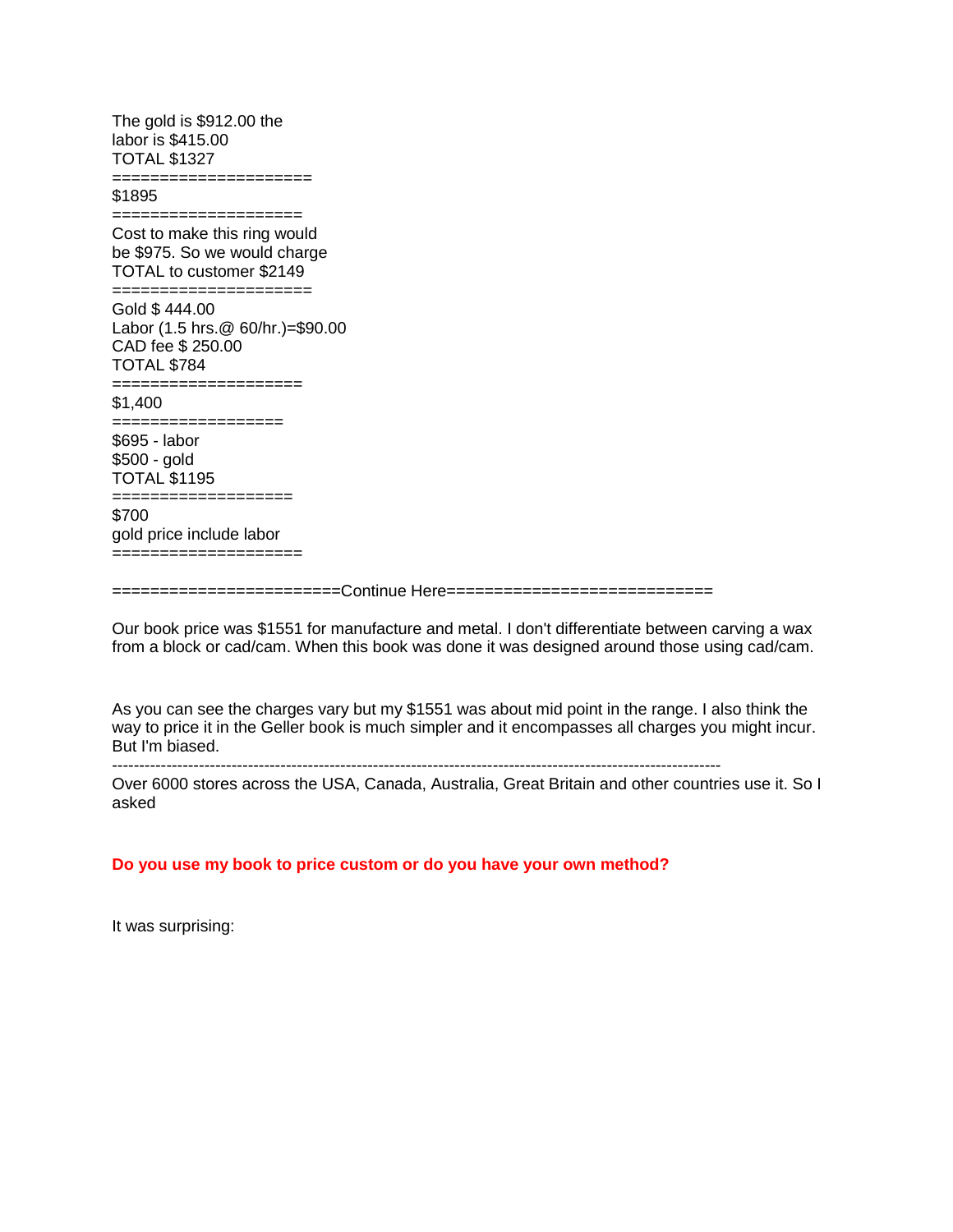\* Looking at the ring to make how would you figure your retail price for manufacture and also gold?

| Answer                                                           | 0% |        | Number of Response<br>100% Responses | Ratio |
|------------------------------------------------------------------|----|--------|--------------------------------------|-------|
| I charge to MAKE the ring from the Geller book (Chapter<br>1000) |    |        |                                      | 14.0% |
| I have your own system in charging                               |    |        |                                      | 70.4% |
| I send this complete job out and just mark it up                 |    |        |                                      | 15.4% |
| Other (View all)                                                 |    |        |                                      | 7.0%  |
|                                                                  |    | Totals |                                      | 100%  |

Use the Geller book pricing **14.0%** Have my own pricing system **70.4%** Get a price from an outside shop and mark it up **15.4%**

---------------------------------------------------------------------------------------------------------

### **I asked the question "HOW WOULD YOU MAKE THIS RING?**

- Hand carve from a block of wax **9.7%**
- Use an in store cad/cam computer program **59.7% Big Winner.**
- Send out to an outside shop who carves by hand **4.1%**
- Send to an outside shop who uses cad/cam **19.4%**

#### **Roughly 79% of custom made jewelry is done by cad/cam**

| * In making this ring how would you start making this ring?                         |    |        |                  |                             |
|-------------------------------------------------------------------------------------|----|--------|------------------|-----------------------------|
| Answer                                                                              | 0% | 100%   | <b>Responses</b> | Number of Response<br>Ratio |
| We would carve this from a block of wax                                             |    |        |                  | 9.7%                        |
| We would use a Cad/Cam computer program                                             |    |        |                  | 59.7%                       |
| We would send this to be done by an outside shop who<br>would carve wax by hand.    |    |        |                  | 4.1%                        |
| We would send this to be done by an outside shop who<br>would use a Cad/Cam program |    |        |                  | 19.4%                       |
| Other (View all)                                                                    |    |        |                  | 5.5%                        |
| No Responses                                                                        |    |        |                  | 1.3%                        |
|                                                                                     |    | Totals |                  | 100%                        |

-----------------------------------------------------------------------------------------------------------

**Being Computer Cad/Cam is so big I asked "What program do you use?**

It's not available in graph form but the overwhelming winner was Gemvision, sold by Stuller.

------------------------------------------------------------------------------------------------------

- A really close second was Counter Sketch by Stuller
- Further down the line was Firestorm, Rhinogold, JewelCad

## **3 last questions to ask:**

What is your average dollar sale on custom design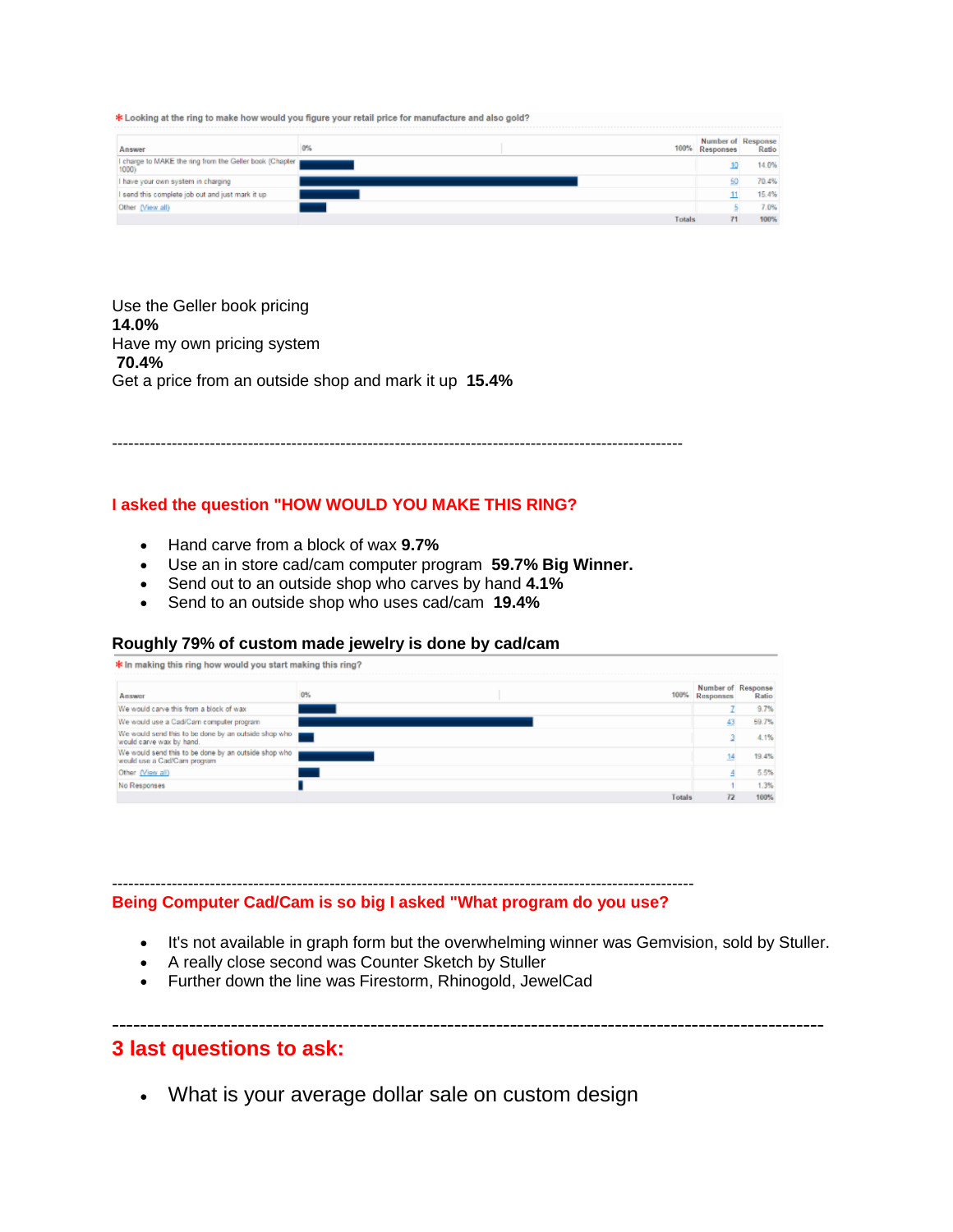- What is your closing ratio?
- What percent of your store sales come from custom & repair sales?

#### ---------------------------------------------------------------------------------------- **What is your average dollar sale on custom design?**

| Answer           | 0% | 100%<br>Responses | Number of Response<br>Ratio |
|------------------|----|-------------------|-----------------------------|
| Under 800        |    |                   | 1.3%                        |
| \$700 to \$999   |    |                   | 6.9%                        |
| \$1000 to \$1500 |    |                   | 15.2%                       |
| \$1501 to \$2500 |    |                   | 34.7%<br>25                 |
| \$2501 to \$4000 |    |                   | 77<br>31.9%                 |
| \$4001 to \$5000 |    |                   | 2.7%                        |
| \$5001 and above |    |                   | 1.3%                        |
| Other (View all) |    |                   | 2.7%                        |
| No Responses     |    |                   | 2.7%                        |
|                  |    | Totals            | 72<br>100%                  |

Two or 3 big dollar areas: \$1501 to \$2500 **34.7%** \$2501 to \$4000 **31.9%** \$1000 to \$1500 **15.2%**

**66.6% of most custom sales fall between \$1501 to \$4000.** Still good 15.2% are between \$1000 to \$1500.

So think about this. While you buy, pay and store 1/2 million to 1 million dollars in inventory that sits in the case on an average of 2 years and your average product sale is \$400 to \$500 **custom design requires less than \$5000 in inventory in the shop, has an awesome turn and average sale is 3 to 10 times higher! Time to get in the game.**

------------------------------------------------------------------------------------------

#### **What is your closing ratio on custom design?**

So 10 people walk into the store and say "Hey, can you make this ring for me?" How many people after you give them a price, wine & dine them will say "O.K. please go ahead and hand make this for me."

- Wow!, 10 people walk in and the majority of jewelers say 9 out of 10 will buy the custom design. A 90% closing ratio. That's 27.7% of those who responded
- Coming in second was 8 out of 10 at 23.6% said you had an 80% closing ratio.
- 19.4% said they had a 70% closing rate and 16.6% said they sell 4-6 out of 10. That's a 40- 60% closing rate.
- **70% of stores told me when they wait on a custom design customer they have between a 70-90% closing rate!**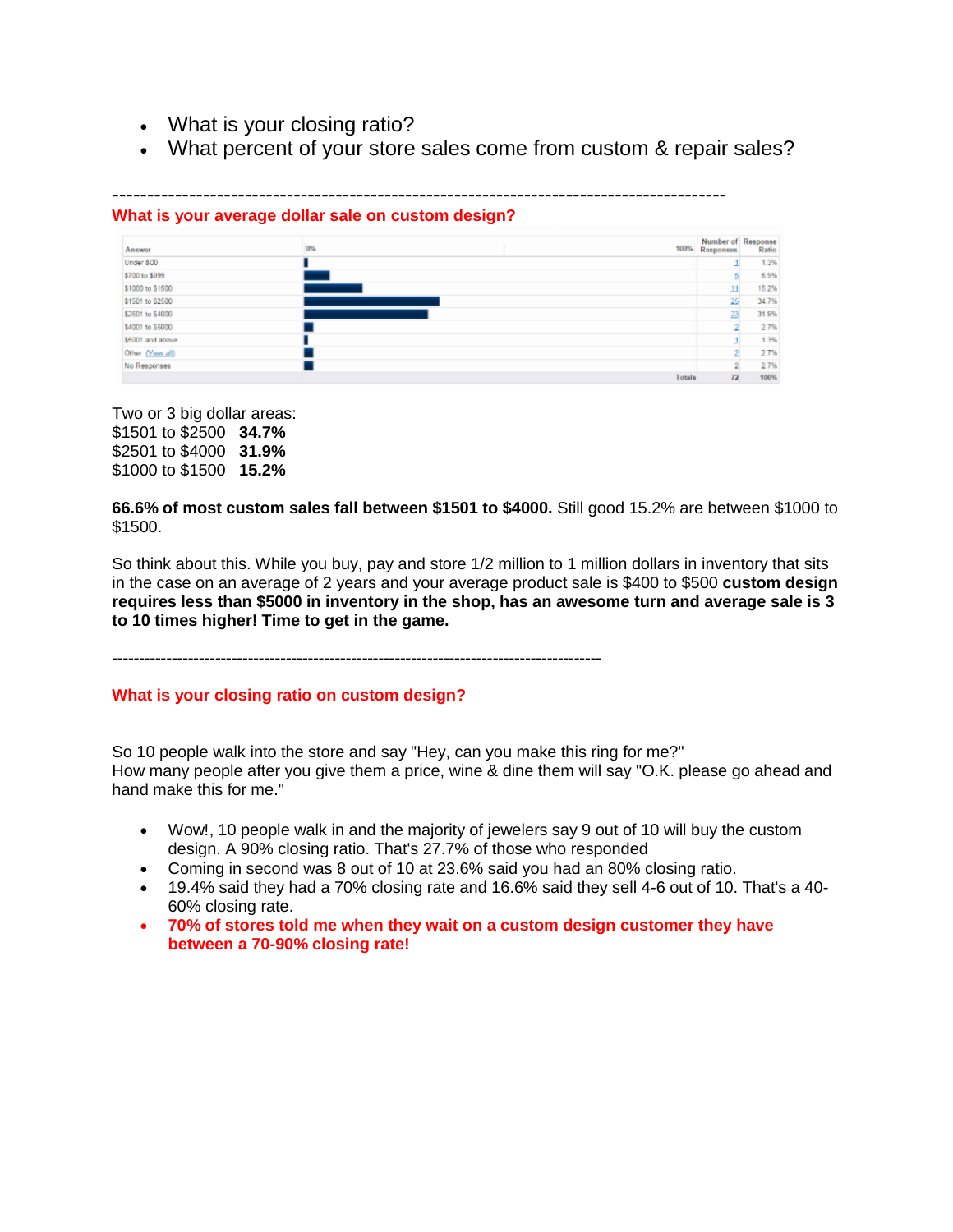| me."(closing ratio) |    | *When you wait on a 10 customers who have asked you about having�something�custom designed, how many out of 10 say "OK, go ahead and make it for |                             |
|---------------------|----|--------------------------------------------------------------------------------------------------------------------------------------------------|-----------------------------|
| Answer              | 0% | 100%<br><b>Responses</b>                                                                                                                         | Number of Response<br>Ratio |
| Less than 3         |    |                                                                                                                                                  | 5.5%                        |
|                     |    |                                                                                                                                                  | 16.6%                       |
|                     |    |                                                                                                                                                  | 19.4%                       |
|                     |    |                                                                                                                                                  | 23.6%                       |
|                     |    |                                                                                                                                                  | 27.7%                       |
| All ten             |    |                                                                                                                                                  | 4.1%                        |
| Other               |    |                                                                                                                                                  | 0.0%                        |
| No Responses        |    |                                                                                                                                                  | 2.7%                        |
|                     |    | 72<br><b>Totals</b>                                                                                                                              | 100%                        |

### **What percent of your stores total sales come from the shop-repairs & custom combined?**

I will tell you this is skewed to people who like me are lover's of the shop. Many people didn't care to respond (79 out of almost 4000 emails) and my customer list comprised mostly independent jewelers. I wouldn't call everyone "mom and pop" as I deal with lots of \$250,000 to \$750,000 stores as well as stores doing 2-5 million. Most here are single store, maybe a few with 2-3 stores.

- Looking at the graph below the longest blue line is 21-30% of total sales come fromthe shop.
- The next largest category is 51-75% of total sales come from the shop.

| Answer           | 0% | Number of Response<br>100% Responses |                | Ratio |
|------------------|----|--------------------------------------|----------------|-------|
| Less than 9%     |    |                                      |                | 4.1%  |
| 10-20%           |    |                                      | Б              | 8.3%  |
| 21-30%           |    |                                      | 17             | 23.6% |
| 31-40%           |    |                                      |                | 9.7%  |
| 41-50%           |    |                                      | ø              | 11.1% |
| 51-75%           |    |                                      | 12             | 16.6% |
| 76-80%           |    |                                      |                | 5.5%  |
| 81-90%           |    |                                      |                | 9.7%  |
| 100%             |    |                                      |                | 5.5%  |
| Other (View all) |    |                                      | 2              | 2.7%  |
| No Responses     |    |                                      | $\overline{2}$ | 2.7%  |
|                  |    | Totals                               | 72             | 100%  |

So what's the end result of this survey?

- If you thought your prices were maybe low and you look at my \$1551.00 price and all of the prices there or above you might now consider raising your prices.
- Custom design is a high ticket item, 4-10 times higher than showcase items.
- You have a 2-3 times greater chance of selling a custom design over something from the case.
- The amount of inventory to carry in the **shop** is less than 5% of what you need to carry in the **showcase up front**.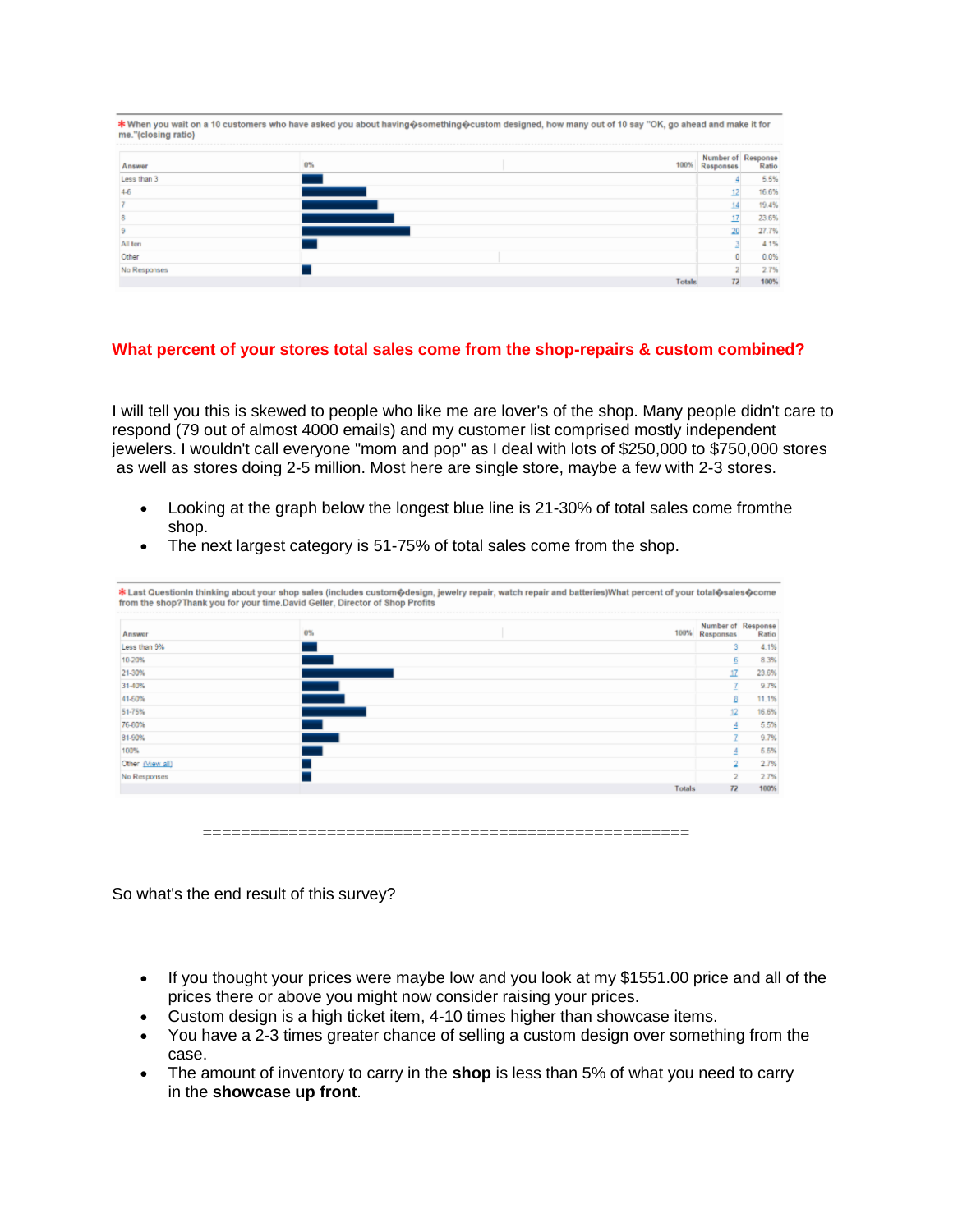So what's the down side to doing custom for a living? That's not in this survey but I can tell you as a 25 year store owner and a 14th generation jeweler from the age of 10.

- Takes lots more training for the sales staff/person to sell custom.
- Harder to find trained jewelers who can do cad/cam. Some successful stores don't have the jeweler do the computer cad/cam. A non jeweler can do it.
- Marketing/advertising/web presence is a bit different to bring them in the door.
- But these are not a barrier at all. Just maybe different from what you're doing now.

Here's a quickie chart showing the difference between sales made with showcase inventory and custom design.

|                                                                                                                                                                                           | <b>Showcase Inventory</b>          | <b>Custom Design</b>                                     |
|-------------------------------------------------------------------------------------------------------------------------------------------------------------------------------------------|------------------------------------|----------------------------------------------------------|
| Average Dollar Sale                                                                                                                                                                       | \$400 to \$500                     | \$1500 to \$4000                                         |
| <b>Closing Ratio</b>                                                                                                                                                                      | 30% (country wide)                 | 70-90%                                                   |
| Inventory required to keep<br>on hand                                                                                                                                                     | \$250,000 to 1 million and<br>over | Typically \$5000 as most<br>material is ordered next day |
| If 10 people walk into the<br>store, based upon the<br>average sale and closing<br>ratio this is how much you'll<br>have in total sales in each<br>category after waiting on 10<br>people | \$1200 to \$1500                   | \$10,500 to \$36,000                                     |

So my last question for you is in the upcoming price book should I raise custom prices or do you have other comments?

Thank and have a profitable day tomorrow in your shop

David Geller Director of Shop's Profits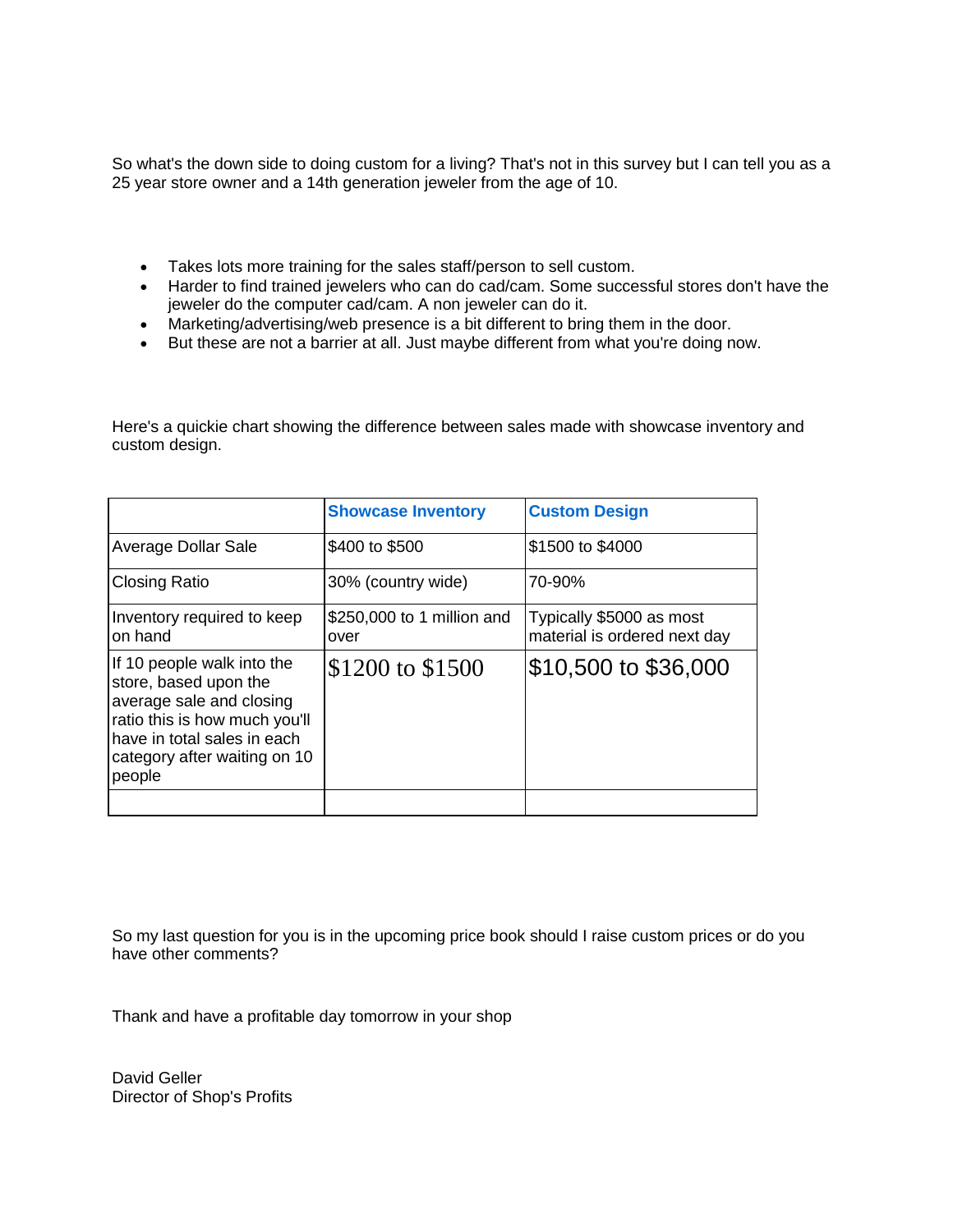P.S. By the way only one person emailed me and said they couldn't get the repair prices in the book, their town was lower income and folks were price conscious. Yep, not every area is able but over the years most all jewelers tell me when it comes to just repairs they get a 90% closing ratio from our book.

Below is the page in the custom design chapter of custom design prices